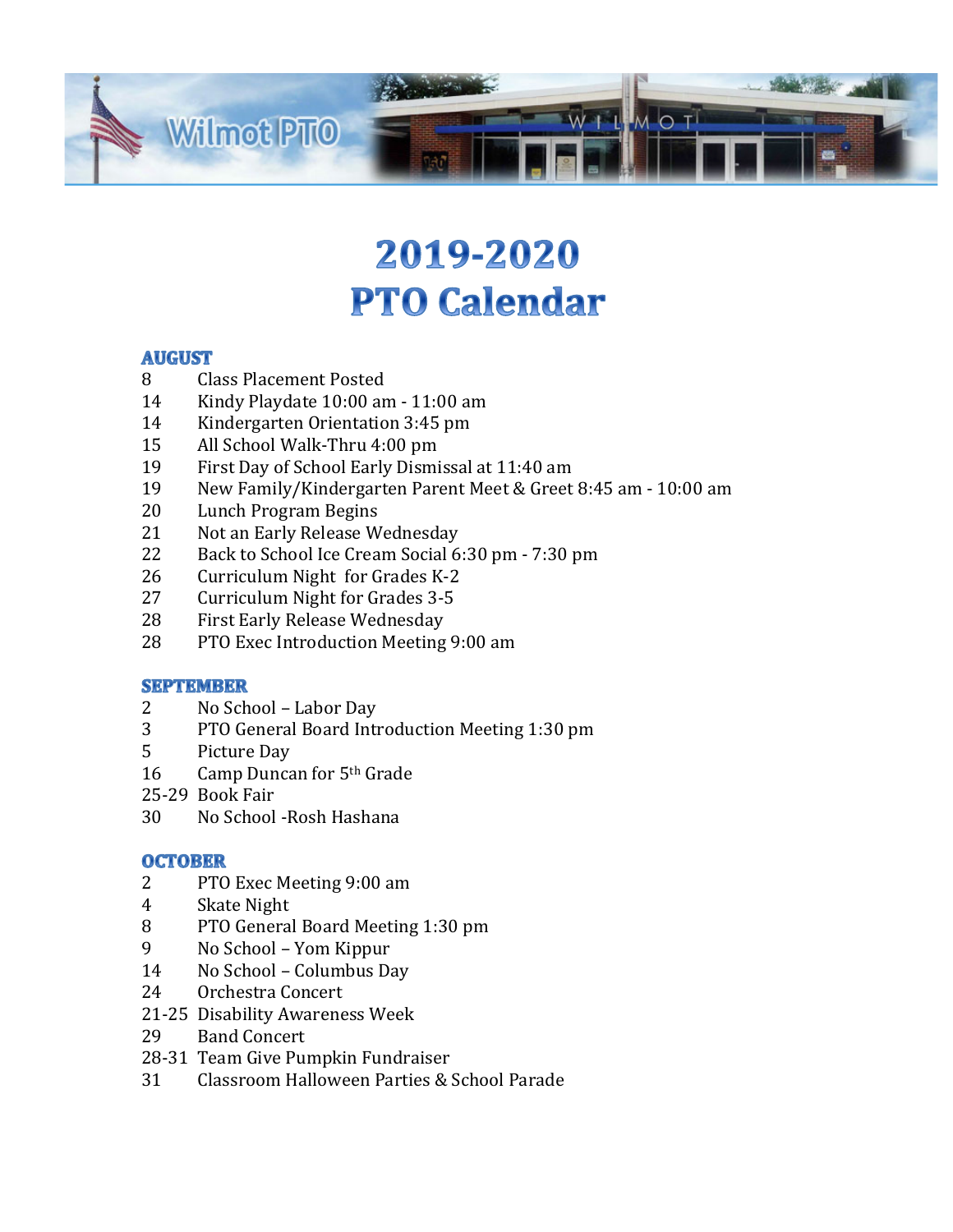#### **NOVEMBER**

- $1$  1st Trimester Ends
- 6 PTO Exec Meeting 9:00 am
- 8 Movie Night
- 12 PTO General Board Meeting 1:30 pm
- 11 No School Veteran's Day
- 15 Report Cards Posted
- 25 Cultural Arts Assembly
- 25 Parent/Teacher Conferences in the Evening and School is in Session
- 26 No School Parent/Teacher Conferences
- 27-29 No School Thanksgiving Break

## **DECEMBER**

- 3 PTO Exec Meeting 12:00 pm with Lunch and General Board Meeting 1:30 pm
- 12 Orchestra Concert for the Entire District
- 13 After School Enrichment Fall Session Ends
- 16-18 Holiday Shop
- 18 Teacher Appreciation Luncheon
- 20 Cultural Arts Assembly
- 21 Winter Break Begins

## **IANUARY**

- 6 School Resumes
- 8 PTO Exec Meeting 9:00 am
- 16 Band Concert
- 20 No School Martin Luther King Jr. Day
- 21 PTO General Board Meeting 1:30 pm
- 23 5<sup>th</sup> Grade Music Show

## **FEBRUARY**

- 5 PTO Exec Meeting 9:00 am
- 11 PTO General Board Meeting 1:30 pm
- 13 Valentine's Day Activities
- 14-17 No School Presidents' Day
- 21 Bingo Night
- 25 2<sup>nd</sup> and 4<sup>th</sup> Grade Music Concerts
- 28 2<sup>nd</sup> Trimester Ends